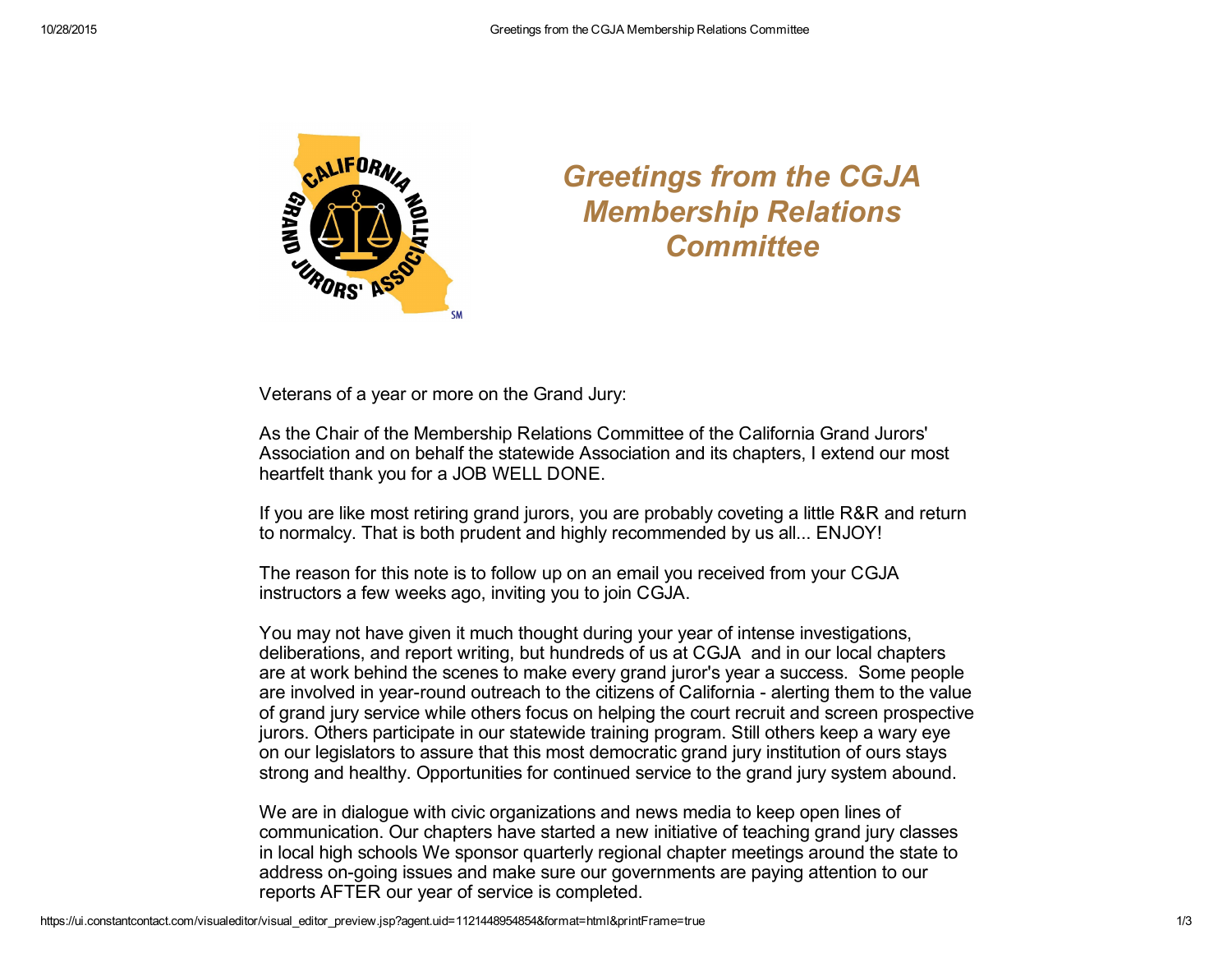It you want to maintain this high degree of satisfaction that came with your grand jury service as well as expand your interaction with people of like mind, please consider joining CGJA at [Membership](https://cgja.org/apply-or-renew-membership) Join/Renew.

Or contact me personally and I will provide you with more information regarding specific ways you can continue to make a difference in your community locally and/or around the state of California. Please pass this note on to other jurors you think might want to maintain their service (in case they are not presently on our mailing list.)

Once again, a warm THANK YOU from us all, and I look forward to meeting all those of you who want to maintain that satisfaction you have earned from your grand jury service.

Sincerely,

Michael Chernock, Chair Membership Relations Committee of the California Grand Jurors' Association

Home Telephone: 415.897.0907 Mobile Phone: 415.533.0403 mrc@cgja.org 16 Meadow Lane Novato, CA 94947

The Civil Grand Jury - Democracy in its purest form

*STAY CONNECTED*



## [Forward](http://ui.constantcontact.com/sa/fwtf.jsp?llr=kv9vjfnab&m=1113648196266&ea=cgjaprguy@roadrunner.com&a=1121448954854&id=preview) this email

≻<mark>√ Safe</mark>Unsubscribe`

This email was sent to cgjaprguy@roadrunner.com by [editor@cgja.org](mailto:editor@cgja.org) | Update [Profile/Email](http://visitor.constantcontact.com/do?p=oo&mse=001XtFVJrrR6ONXl8QQoyTCRuMHyByL47-uG8BxucjRXEOvl0keiwjYEw%3D%3D&t=001MG4NUcC8f_cjCp2hhMgG4w%3D%3D&l=001FCSs65SMrsI%3D&id=001b-xBWU3VMkc2jb36imazEB9ikm8LPiow&llr=kv9vjfnab) Address | Rapid removal with [SafeUnsubscribe™](http://visitor.constantcontact.com/do?p=un&mse=001XtFVJrrR6ONXl8QQoyTCRuMHyByL47-uG8BxucjRXEOvl0keiwjYEw%3D%3D&t=001MG4NUcC8f_cjCp2hhMgG4w%3D%3D&l=001FCSs65SMrsI%3D&id=001b-xBWU3VMkc2jb36imazEB9ikm8LPiow&llr=kv9vjfnab) | About our service [provider](https://ui.constantcontact.com/roving/CCPrivacyPolicy.jsp?id=preview).